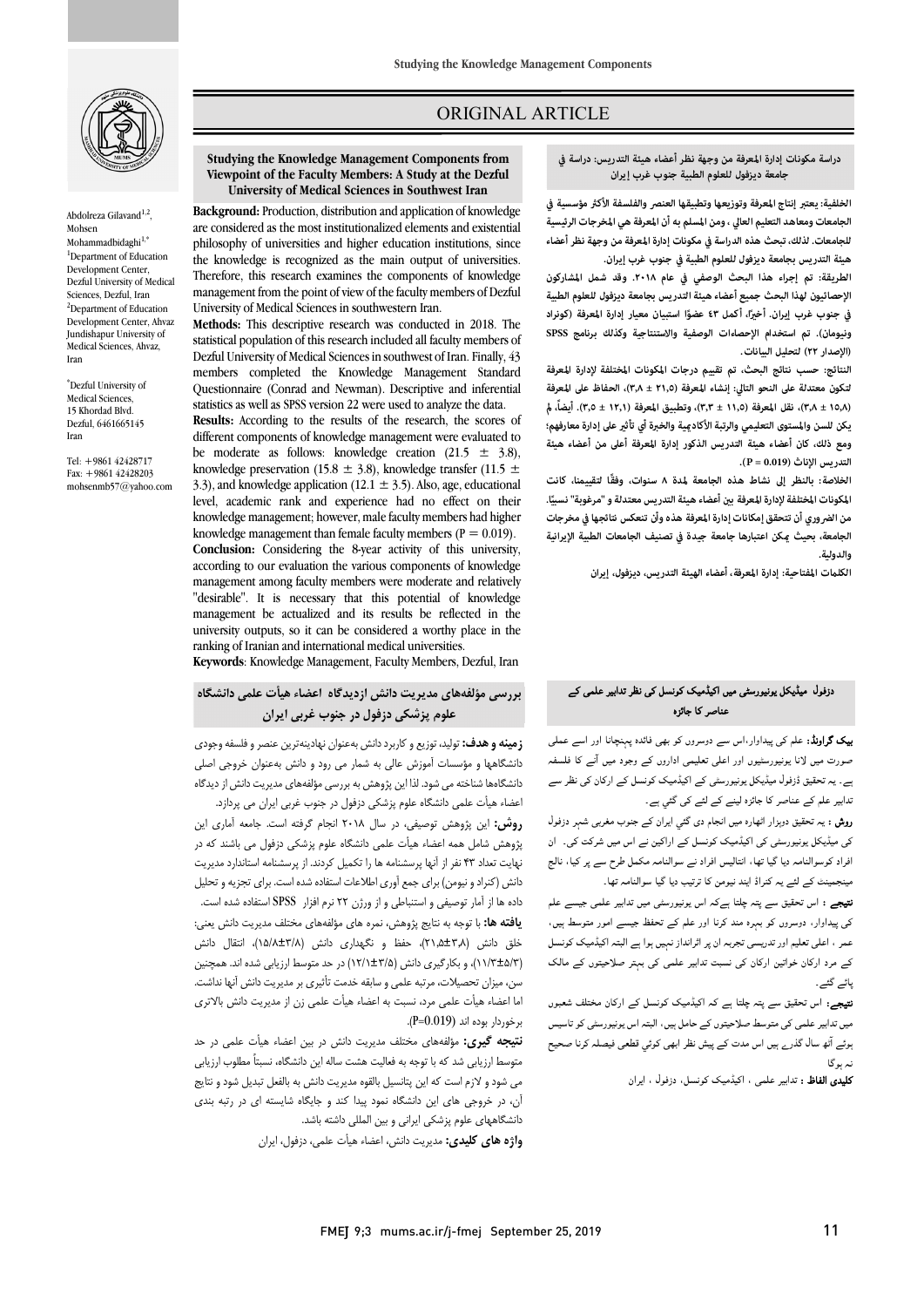## **INTRODUCTION**

 The term "knowledge management" was first used by Wig in 1986 (1). Since then, several definitions and patterns have been proposed for knowledge management (2). The KM process, based on the Newman and Conrad model, includes knowledge<br>knowledge preservation (3). Organizations need to attempt for balancing knowledge management activities in order to barriers for creating and applying knowledge in organizations. The task of KM is to identify and remove these obstacles (4). Many organizations use knowledge management to capture the intellectual assets of employees. The key point of the knowledge management is that there is services available at all levels of the organization, and if this knowledge can be seized and transferred integrally, it will help organizations to be more successful and effective (5). acceptance by the organization members and then their efforts to perform KM strategies. The need for guiding the faculty members while giving their worthy organizational and scientific place, seems necessary in both dimensions (6). The focus of the faculty members on managing knowledge will management. On the other hand, the faculty members can have a considerable influence on the orientation and direction of knowledge-based activities. Production, and higher education institutions have been accepted as the most institutionalized element and *raison d'être* of these institutions, and knowledge is very important as the main output of universities (7). However, for reasons like distrust do not tend to share their knowledge and expertise with others (8-9). In the late 2017, Gilavand studied knowledge management at Iranian universities and described it as a very important competitive advantage that distinguishes that universities can be more effective in furthering science through sharing knowledge and doing wider research (9). The results of the review of Karimi Moonaghi et al. in 2013, for assessing the status of knowledge management and its faculty and non-faculty members and all beneficiaries of the health system tried to educate, learn, research and promote society's health through creating, distributing and applying knowledge, while converting hidden knowledge to the results of the study done by Bahrami et al. (2012) indicated that in order to investigate the relationship between total quality management and knowledge management from the viewpoint of faculty members of Isfahan University of Medical strategic planning, and Process management made the mean of all criteria for TQM higher than the average level (11). The most important challenge of managing universities is four dimensions: knowledge creation, application, knowledge transfer, and transform knowledge into a capital good, but there are many multiple knowledge of customers, processes, products and Implementing KM projects first requires its cultural improve the performance of universities in knowledge distribution, and application of knowledge in universities and personal interests, the employees are not often able or universities from each other. Of course, he has concluded dimensions in medical sciences, showed that the staff of the obvious one and its application in clinical guides (10). The Sciences, focusing on the customer, information analysis,

 knowledge that requires a creative and innovative approach to learning / teaching processes and the optimal use of modern technologies. But the absolute reliance on advanced technologies will be catastrophic. Faculty members should collaborative communication (12). In 1985, medical education was merged with the Ministry of Health, and a new ministry was established under the name of the Ministry of Health and Medical Education (13). Given the managers' support for knowledge management practices, helping to between faculty members can help develop knowledge management at universities. Also the awareness of faculty members of the extent of knowledge management can play an effective role in developing appropriate strategies in this the components of knowledge management from the viewpoints of faculty members of Dezful University of identifying and combining two types of tacit and explicit pay attention that the main priority is to increase the organizational efficiency that leads to mutual and create a knowledge-based culture, and creating synergies regard. Therefore, the present research aimed to investigate Medical Sciences in southwestern Iran.

### **METHODS**

 This cross-sectional descriptive research was conducted in 2018 at Dezful University of Medical Sciences in southwestern Iran. The statistical population of this research Medical Sciences. The questionnaires were distributed by census sampling method. Finally, 43 members completed the questionnaires. Inclusion requirements for participating in study included the membership of the respondent as a Exclusion criteria included dissatisfaction with participation in the study. The data collection method was the questionnaire, as well as the constitution of two parts of the demographic characteristics (age, sex, degree of education, knowledge management questionnaire (Conrad and Newman). Initially, all participants completed written consent form for research in order to comply with ethics in the research. Their validity and reliability have been proven The reliability of this questionnaire was re-evaluated and confirmed. The reliability of the test was confirmed by the Cronbach's alpha coefficient of 79%. The KM questionnaire had 21 questions and included the components of transfer, knowledge preservation on which the respondents expressed their opinion through the 5-point Likert scale (including "very low" score 1, "low" score 2, "in some extent" score 3, "High" score 4 and "Very High" score 5). To interpret "appropriate", between 3 and 4 "relatively appropriate", and between 2 and 3 "relatively inappropriate" and less than 2 "inappropriate". The average of the five dimensions represented the score of knowledge management. and inferential statistics (Mann-Whitney test) were used for included all 74 faculty members of Dezful University of faculty member of Dezful University of Medical Sciences. academic degree and service record) and standard through numerous studies internationally as well as in Iran. knowledge creation, knowledge application, knowledge the findings, the average score of more than 4 was Descriptive statistics (mean, standard deviation, and percent) data analysis and SPSS version 22 software.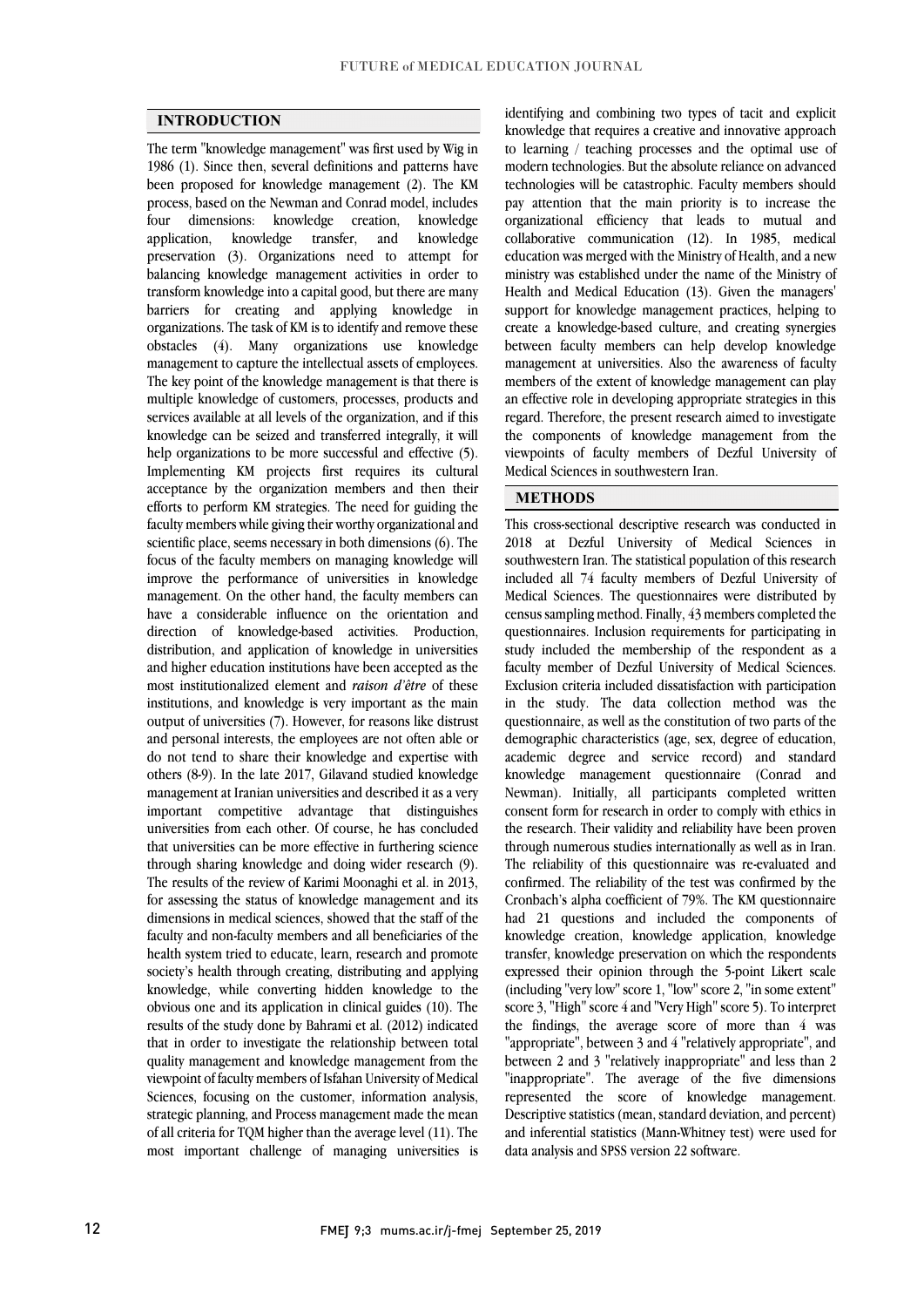### **RESULTS**

 Dezful University of Medical Sciences, located in southwestern Iran, was established in 2010. Now the university has 74 faculty members 43 of whom completed the questionnaires of this According to Table 1, 22 (51.2%) of them are women and 20 (46.5) are men. 35 (81.4%) members are under 40 and 6 (13.9%) members are above 40 years old. 20 (46.5%) of them had MSc degrees and 20 (46.5%) had PhD degrees. 19 of them of them had a work experience of 5-10 years and 8  $(18.6%)$  of them were with work experience of 11-20 years. Academic degree of 23 (53.5%) members was instructor and 15 of them research. Their specifications have been shown in Table 1. (44.2%) had a work experience of less than 5 years, 13 (30.2%) (34.9%) were assistant professors.

 creation component were "to some extent" (38.5%), the According to Table 2, the most responses to the knowledge

 extent" (41.1%), the highest response to component of Knowledge transfer, "to some extent" (32%), and the highest response to the component of knowledge application, was highest response to knowledge preservation, "to some "to some extent" (36%).

 According to Table 3, the variables such as education, age, have a significant effect on their knowledge management (P <0.05). However, the gender of faculty members had a significant effect on their knowledge management scores. Male faculty members had higher knowledge management academic rank, and experience of faculty members did not than female faculty members ( $P = 0.019$ ).

 According to Table 4 and Table 5, the mean scores of components of knowledge creation (21.5  $\pm$  3.8), knowledge preservation (15.8  $\pm$  3.8), knowledge transfer (11.5  $\pm$  3.3), and knowledge application (12.1  $\pm$  3.5) have been evaluated to be moderate.

| Table 1. Individual characteristics of faculty members |                            |               |                 |
|--------------------------------------------------------|----------------------------|---------------|-----------------|
| <b>Variable</b>                                        |                            | <b>Number</b> | Percent         |
|                                                        | Male                       | 20            | 5.46            |
| Gender                                                 | Female                     | 22            | 2.51            |
|                                                        | Incomplete information     | $\mathbf{1}$  | 3.2             |
|                                                        | Under 40 years             | 35            | 4.81            |
| Age                                                    | Over 40 years              | 6             | 9.13            |
|                                                        | Incomplete information     | 2             | 7.4             |
|                                                        | MSc                        | 20            | 5.46            |
| <b>Education</b>                                       | PhD                        | 20            | 5.46            |
|                                                        | Incomplete information     | 3             | $\overline{7}$  |
|                                                        | $<$ 5                      | 19            | 2.44            |
|                                                        | $5 - 10$                   | 13            | 2.30            |
| <b>Experience</b>                                      | $11-20$                    | 8             | 6.18            |
|                                                        | Incomplete information     | 3             | $7\phantom{.0}$ |
|                                                        | Instructor                 | 23            | 5.53            |
| <b>Degree</b>                                          | <b>Assistant Professor</b> | 15            | 9.34            |
|                                                        | Incomplete information     | 5             | 6.11            |

| <b>Response</b>  | <b>Knowledge creation</b> | <b>Knowledge preservation</b> | Knowledge transfer | <b>Knowledge application</b> |
|------------------|---------------------------|-------------------------------|--------------------|------------------------------|
|                  | Number (percent)          | Number (percent)              | Number (percent)   | Number (percent)             |
| Very low         | 27(9)                     | 23(8.9)                       | 15(8.6)            | 14(8.2)                      |
| Low              | 43(14.3)                  | 81(31.4)                      | 40(23.3)           | 33(19.2)                     |
| To some extent   | 116(38.5)                 | 106(41.1)                     | 55(32)             | 62(36)                       |
| High             | 70(23.3)                  | 25(9.7)                       | 47(27.3)           | 43(25)                       |
| Very high        | 28(9.3)                   | 9(3.5)                        | 7(4.1)             | 11(6.4)                      |
| Without response | 17(5.6)                   | 14(5.4)                       | 8(4.7)             | 9(5.2)                       |
| Total            | 301(100)                  | 258(100)                      | 172(100)           | 127(100)                     |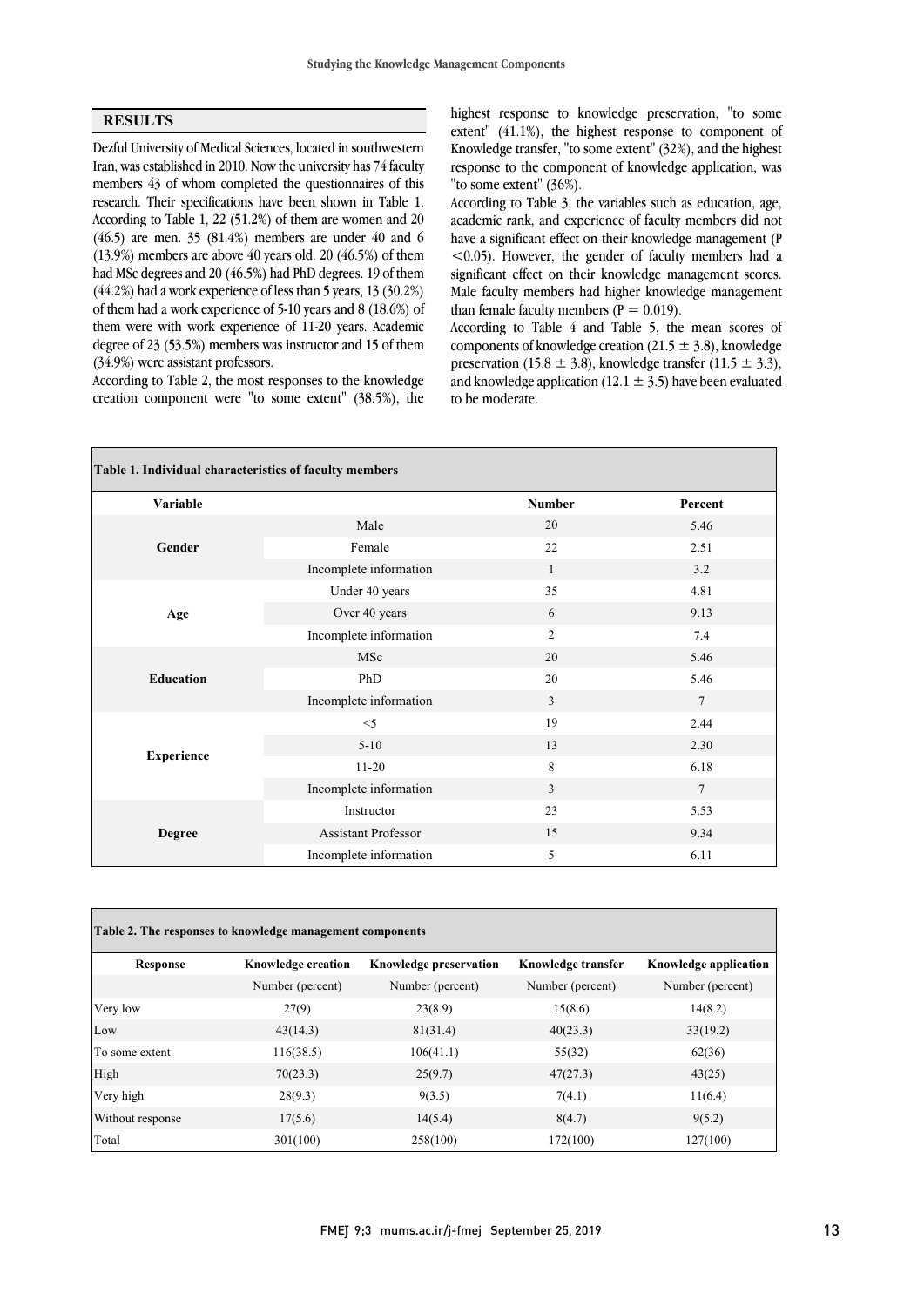#### FUTURE of MEDICAL EDUCATION JOURNAL

 $\overline{1}$ 

| Table 3. Assessing the impact of faculty members' personal characteristics on their knowledge management |                     |      |                           |                |       |
|----------------------------------------------------------------------------------------------------------|---------------------|------|---------------------------|----------------|-------|
| Variable                                                                                                 |                     | Mean | <b>Standard Deviation</b> | <b>Test</b>    | P     |
| Gender                                                                                                   | Male                | 64.6 | 12.3                      | Mann-Whitney   | 0.019 |
|                                                                                                          | Female              | 53.1 | 19                        |                |       |
| Age                                                                                                      | Under 40 years      | 62.1 | 10.7                      | Mann-Whitney   | 0.155 |
|                                                                                                          | Over 40 years       | 56.2 | 17.4                      |                |       |
| Education                                                                                                | <b>MSc</b>          | 60.2 | 15.4                      |                | 0.346 |
|                                                                                                          | PhD                 | 58   | 7.4                       |                |       |
| Experience                                                                                               | $<$ 5               | 57.6 | 17.6                      | Kruskal Wallis | 0.742 |
|                                                                                                          | $5-10$              | 56.8 | 19.4                      |                |       |
|                                                                                                          | $11 - 20$           | 61.3 | 14.8                      |                |       |
| Degree                                                                                                   | Instructor          | 59.1 | 16.4                      | Mann-Whitney   | 0.244 |
|                                                                                                          | Assistant professor | 54.3 | 19.8                      |                |       |

| Table 4. Mean and standard deviation of knowledge management components score |      |                           |                |                |  |
|-------------------------------------------------------------------------------|------|---------------------------|----------------|----------------|--|
| Components (range of score changes)                                           | Mean | <b>Standard deviation</b> | Minimum        | <b>Maximum</b> |  |
| Knowledge creation (7-35)                                                     | 21.5 | 3.8                       | 11             | 31             |  |
| Preservation of knowledge (6-30)                                              | 15.8 | 3.8                       | 8              | 27             |  |
| Knowledge transfer (4-20)                                                     | 11.8 | 3.3                       | $\overline{4}$ | 18             |  |
| Knowledge application (4-20)                                                  | 12.1 | 3.5                       | 4              | 19             |  |

| Table 5. Analysis and interpretation based on the score of the questionnaire |                      |               |                      |  |  |
|------------------------------------------------------------------------------|----------------------|---------------|----------------------|--|--|
| Components (range of score changes)                                          | <b>Minimum score</b> | Average score | <b>Maximum score</b> |  |  |
| Knowledge creation (7-35)                                                    | $16-7$               | $25-16$       | $35 - 25$            |  |  |
| Preservation of knowledge (6-30)                                             | $14-6$               | $22 - 14$     | $30-22$              |  |  |
| Knowledge transfer (4-20)                                                    | $9-4$                | $14-9$        | $20 - 14$            |  |  |
| Knowledge application (4-20)                                                 | $9-4$                | 14-9          | $20 - 14$            |  |  |

l

# **DISCUSSION**

 According to the results of the present research, the scores of different components of knowledge management, moderate from the point of view of faculty members of Dezful University of Medical Sciences in the southwest of Iran. It is consistent with the results of the research of Adineh (11), Mirheydari et al. (2), Mohammadi et al. (1), Balhami et al. (10),  $(11)$ , Mirheydari et al. (14), Feizi et al. (15), Nazem et al. (16), and Tabibi et al. (17). Also, the results of this research showed that the variables such as education, age, academic knowledge creation, knowledge preservation, knowledge transfer, and knowledge application were evaluated as Ghahremani et al. (2), Mohammadi et al. (7), Bahrami et al. status and experience of faculty members had no significant effect on their knowledge management, but the gender factor of faculty members had an impact on their knowledge management score. This difference shows that male faculty members have higher knowledge management than the

 female faculty members, which is in line with the results of research done by Rajaeepour et al. (18) and Nemati et al. (19). However, there are several studies that have assessed the status of knowledge management in poorly qualified knowledge management at the level of selected Iranian universities it was indicated that despite the expectations of universities as the centers of creation, acquisition, transfer, production and application of knowledge including management indices, they have not provided a proper status components of knowledge management establishment have been underestimated in the faculties of the University of Medical Sciences (24). Some studies also suggest that faculty and the organizational structure of universities to implement appropriate knowledge management (25). A university study in Thailand indicated that knowledge management at this knowledge-based environments (8, 20-22). In the study of (23). In another research, it was demonstrated that the members do not assess the status of organizational culture

ì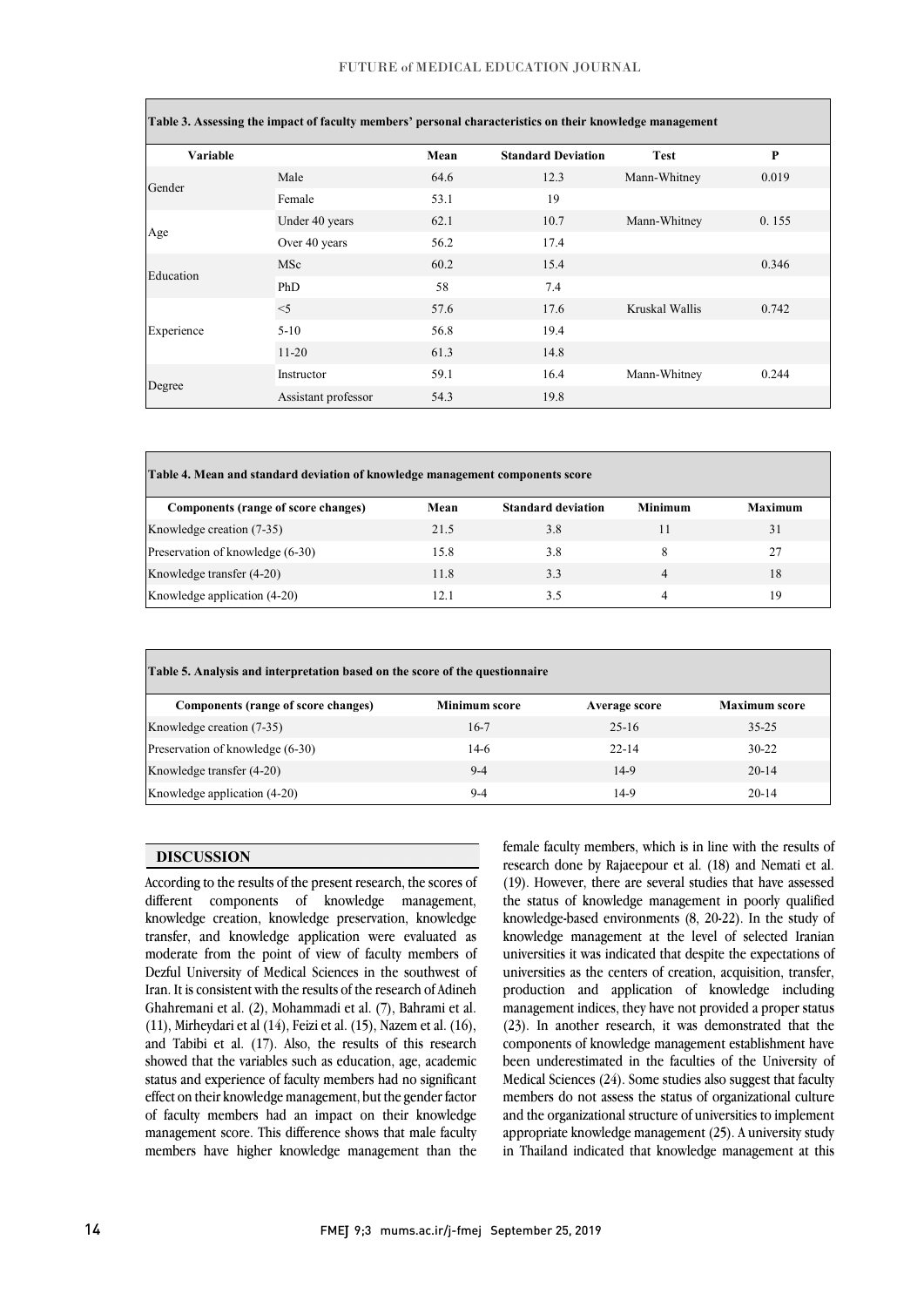university is moderate, and the faculty and faculty members do not focus on knowledge management processes (26). A study done in China reported that Chinese companies are in the early stages of knowledge management, and most of them do not invest in this area (27). The findings of these studies are not consistent with our study.

The various components of knowledge management were moderate among faculty members, which are relatively desirable due to the 8-year activity of this university; it is necessary that this potential of knowledge management be actualized and its results be appeared in the outputs of this university, so that it can have a worthy place in the ranking of Iranian and international medical universities.

The activity of universities in modern times has affected the monopoly mission of knowledge production and has turned universities into the service enterprises to solve regional, national and global problems. This increases the responsibility of universities in improving the quality and quantity of knowledge sharing. Knowledge management is a challenging process, since it is difficult to know its value, and it is more difficult to apply it desirably for creating the competitive advantages for organizations. To take advantage of these valuable opportunities, they should be considered as an integral part of academic processes. Knowledge management helps faculty members identify, through knowledge learning and reproduction, changes and respond to them timely. In the management of knowledge, the capital-orientation has been replaced with the orientation toward thinking, knowledge and student, as well as the sharing of knowledge and experience and free scientific interactions are considered as its main axes. Focusing on creation and recognition of tacit knowledge, the reengineering of the culture within the organization, and the creative and efficient leadership are considered as the main factors of the success of universities in competitive markets. Also, developing policies of knowledge management establishment in universities oriented on applied knowledge, society and customer can provide a part of the costs of knowledge development processes and developing sciences. Using experiences from other countries and organizations can be useful.

Due to the wide range of work, this research was conducted only among the faculty members of Dezful University of Medical Sciences in southwestern Iran. In future research, it is necessary to conduct some studies among the faculty members of other medical universities in Iran and compare them with other international universities.

# **Ethical considerations**

Ethical issues (Including plagiarism, informed consent, misconduct, data fabrication and/or falsification, double publication and/or submission, redundancy, etc.) have been completely observed by the authors.

#### **ACKNOWLEDGEMENT**

The researchers appreciate all the faculty members of Dezful University of Medical Sciences for their cooperation in this research.

**Financial Support:** This article is extracted from a research granted by Dezful University of Medical Sciences, Iran. Numbered: 96006 and the ethical code of IR.DUMS.REC.1397.018.

**Conflict of interest:** The authors declare that there is no conflict of interest.

### **REFERENCES**

1. Hsu I-Ch. Knowledge sharing practices as a facilitating factor for improving organizational performance through human capital: A preliminary test. Expert Systems with Applications 2008; 35(3): 1316-326.

2. Adineh Qahramani A, Hashempour L, Atapour H. An investigation of status of knowledge management infrastructures in Tabriz University as perceived by its faculty members. Journal of Academic Librarianship and Information Research 2011; 45(3): 63-85. Persian.

3. Nikbakht A, Siadat SA, Hoveida R, Moghadam A. Study of the relationship between knowledge management and chairperson's leadership styles at Isfahan University of Medical Sciences from faculty viewpoints. Health Inflamm Manag. 2010;7(2):216-24. Persian.

4. Fullwood R, Rowley J, Delbridge R. Knowledge sharing amongst academics in UK Universities. Journal of Knowledge Management 2012;17(1): 123-36.

5. Mehralizadeh Y, Moghadaspour E, Joudzadeh N. Management and strategic planning. Tehran: Rahemoaser; 2013. Persian.

6. Soleimanpour, S. The comparison of infrastructure, the sharing of knowledge from the perspective of faculty members and graduate students martyr Chamran University. Journal of Library and Information Science Studies 2017; 24(19): 21-38. Persian.

7. Mohammadi M, Mehraeen E, Bagheri S, arji G. The study of relationship between total quality management and knowledge management from the perspective of academic staff of Zabol University of Medical Sciences. Journal of Zabol University of Medical Sciences and Health Services 2016; 7 (4):1-10. Persian.<br>8 Hejazi A. Nazarpoori AH

Hejazi A, Nazarpoori AH. Study the barriers of successful implementation knowledge management in universities (Case Study; Farhangian University). Managing Education in Organizations 2018; 7(1):169-203. Persian.

9. Gilavand A. Examining the knowledge management status in Iranian Universities: A Review. Indo American Journal of Pharmaceutical Sciences 2017; 4(11):4219- 225.

10. Karimi Moonaghi H, Hasanian ZM, Ahanchian MR. Knowledge management in medical education. J Med Educ Dev. 2014; 7 (16):94-106. Persian.

11. Bahrami S, Yarmohmmadian MH, Ferdosi M, Ojaghi R, Ezadi Varaki FS, Golkar M. The relationship between total quality management and knowledge management from the view of faculty members in University of Isfahan and Isfahan University of Medical Sciences, Iran. Health Information Management 2012; 9(4):558-66. Persian.

12. Dehghani Soltani M, Mesbahi M, Avami M, Ramezani S. Effect of using new information technologies on psychological empowerment of employees by explaining the role of mediator of knowledge sharing (Case study: Imam Khomeini Naval Academy's staff). Journal of Research on Management of Teaching in Marine Sciences 2018; 5(1): 41-59. Persian.

13. Gilavand A, Mehralizadeh Y, Hosseinpour M, Torabipour A. A review on pathology of the integration of medical education system with health services at Iran's Ministry of Health and Medical